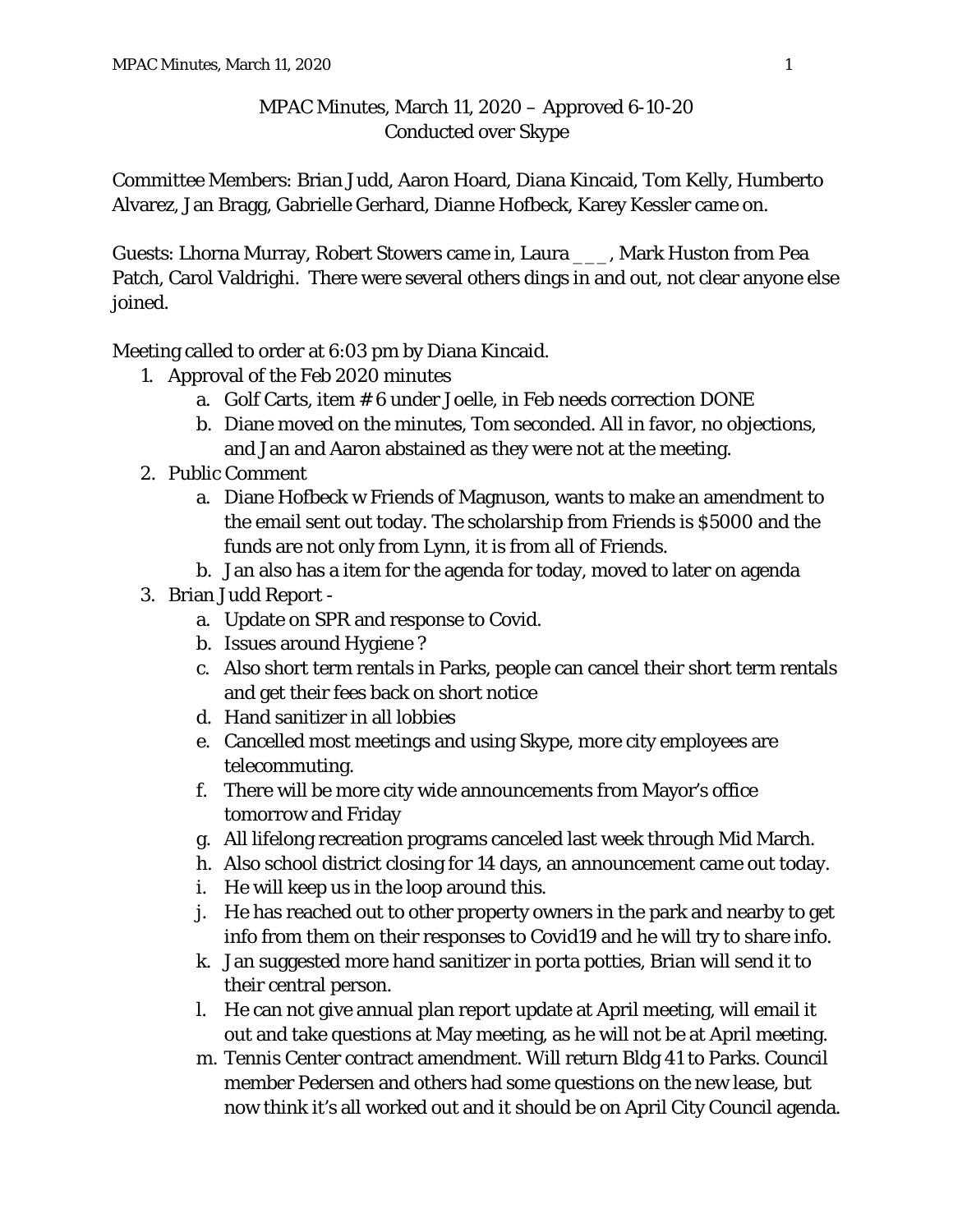- n. Update on Bldg 47, discussions w Children's Theater? On financial and Capital improvement and construction plan, wants to work with them on their plans . Trying to have more detailed discussions with possible tenants up front.
- o. Bldg 406 project, Brig, progressing well. Tenants can have a tour later in the month.
- p. Electric vehicle stations fast charge options are ready to go as of today, the other charges are not ready yet. When they are, a press release will go out.
- q. In May, Michelle Atkins will tell us about the summer events planned for the park.
- r. Questions
	- i. Dianne boat house status? Very beginning stage of contract negotiations on this. Parks looking for good plans, public access, and support for SSP. Planning and Development Office working w SSP.
	- ii. Question on where does historical significance fit? It is a part of the entire process, says Brian.
	- iii. questions on the Tennis Center and the Public Benefit clause on Tennis Center. Brian says old language does not describe well public benefit, the new language is more specific and proposes reviewing the PB each year in order to have the off set. Still some questions on the rest room clause, and the financial offset to their lease.
	- iv. Thanks for notifying us Strategic Plan meetings were cancelled, are there other ways to give input? Robert said holding off a bit on the Strategic Plan, they are pausing it, to see what the needs are after this period of cancelled events and challenges.
- 4. Robert Stower's Report
	- a. Covid19 response, Parks Dept involved in trying to keep people safe and healthy, lots of meetings and planning events they are dealing with. Who will be at work, who can work from home, what are the other options. More announcements from the Mayor in the next day or two, with possibly some closures. Burke Museum and Aquarium closing for 30 days, Zoo for 15 days.
	- b. Something on the Center for Excellence and Focus Groups, looking at their programs, want them to be complementary to the program, recreation and education programs that meet the needs and interest in the area. They are starting on that, they will start with their outreach within the park.
	- c. Also a lease agreement with Outdoors for all, engaged in a discussion period on Public Benefit working toward an agreement.
	- d. Governance study, he is working on a request for proposal for a consultant. Consider appropriate governance structure and model for the park and future developments in the park. Doing an RFP. What other City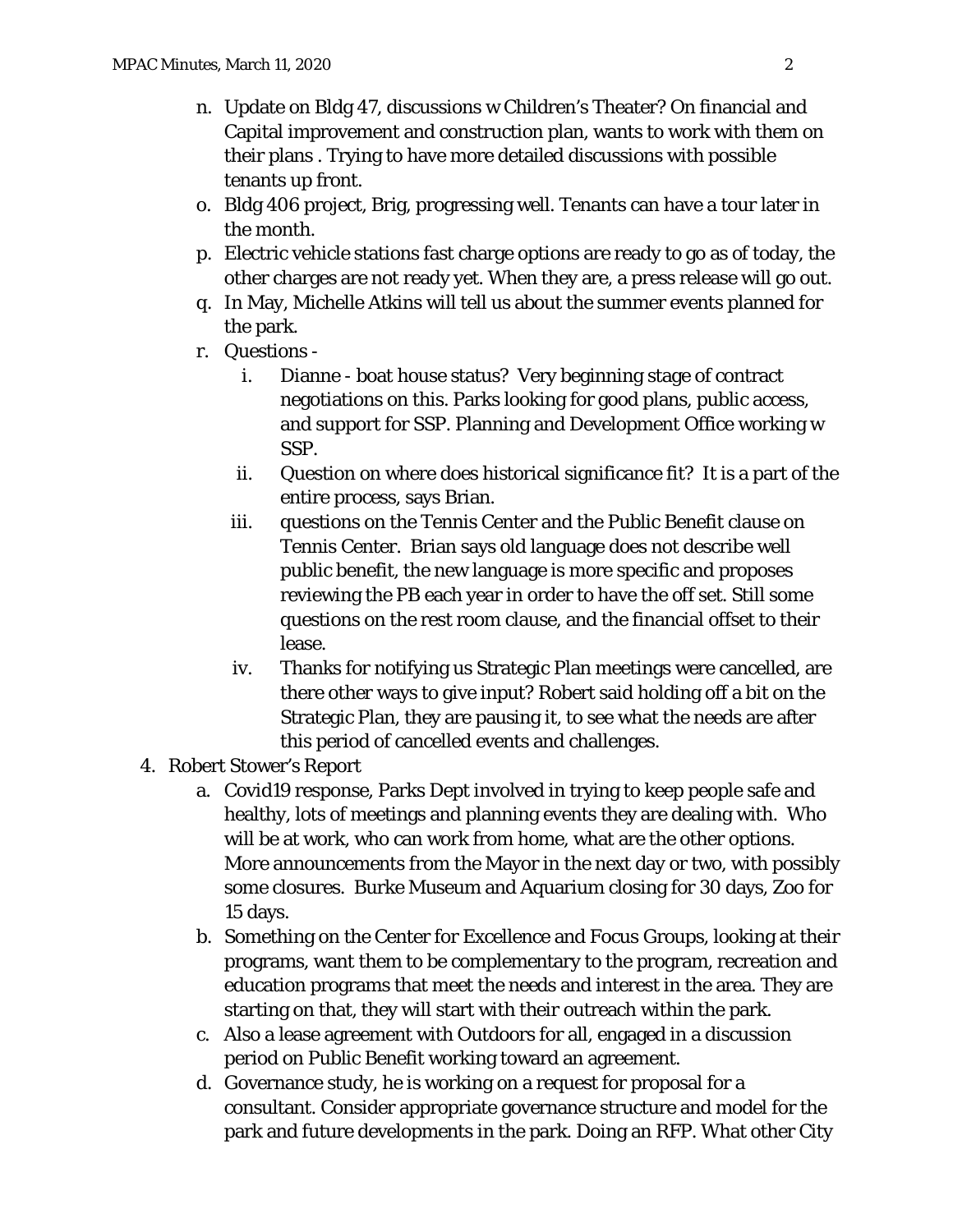departments have commitments and plans in the Park? Wanted draft by end of 2020, that is not going to happen, hopefully will have draft report by end of 1st quarter of 2021.

- e. Questions from the group
	- i. Question on consultant study, to clarify.
	- ii. What about residents, sounds like they are included, yes definitely, what are the responsibilities to the residents, PDA, Advisory Council, public private corporation? Will take time to develop this.
	- iii. Comment that Strategic Plan was created a while ago, there may be items that need to be updated that are no longer relevant or viable.
	- iv. Robert reminds us all to take care of ourselves and our families.
	- v. Are community centers open? also question about schools and community centers and meals for kids.
- 5. Priorities and Goals longer discussion, not attributing ideas to individuals.
	- a. We have a list, partially developed at the last meeting
	- b. Discussion on the goals, window between January and May usually a good time to connect w Council and lobby for the Park
	- c. We can lobby for the park with the council and also with the Parks department.
	- d. Appreciated that we want to highlight a few key aspects to work on advocating for.
	- e. 1 concern we did not directly have something on the list for the residents, still a goal to get a resident on the committee. Lhorna reminds us there are different levels of capacity from residents to participate in the committee. And people should still be considered even if not at the table, the onus is on us to reach out. Committee agrees.
	- f. How to consolidate list? How to look for themes, such as "connected community" and use that as a way to connect them?
	- g. Concerns about MPAC and its whiteness, not diverse enough and putting residents on it, feels like its tokenism, and how to connect it with the dayto-day life of residents. Have meetings in residential area, also include Mercy Magnuson. And cottages on 65th in the future.
	- h. Mentorship role? Connecting w someone.
	- i. While we focus on these goals and priorities, we also need to focus on equity and representation.
	- j. What are the priorities of the different communities/stakeholders, can we ask them their priorities?
	- k. Returning to the list: maintenance of wetlands, should continue to monitor, and increase ecological diversity; walking loop and definition of natural areas; some of these may be connected to current plans in the park.
	- l. Jan wants to strike "from USGS" on priority list where it reads " Wetlands –fix water flow from USGS" Should read "Wetlands—fix water flow"